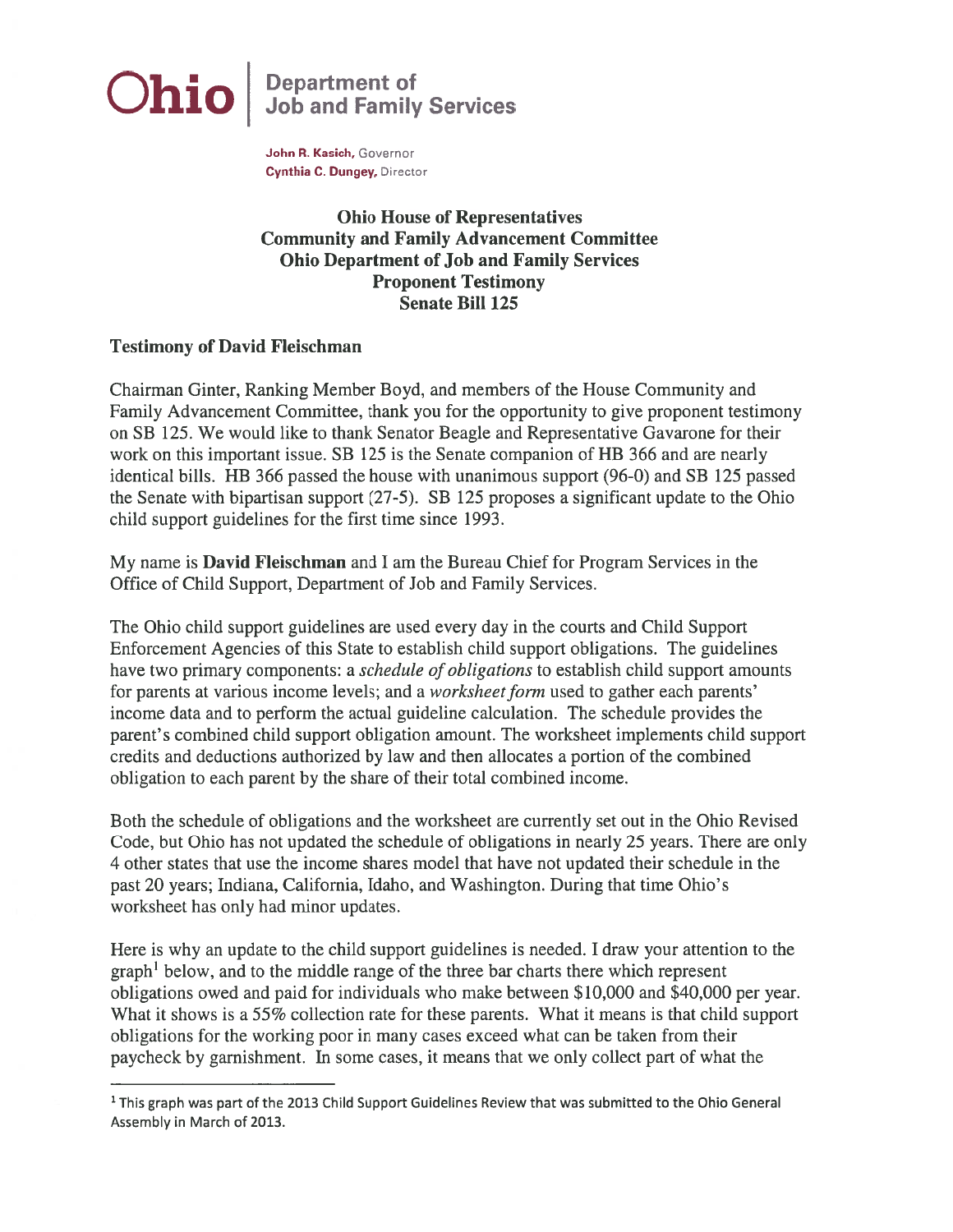paren<sup>t</sup> owes; in other cases, it can lead the paren<sup>t</sup> to move into the underground economy where wage garnishment can't reach. Therefore, these obligated parents are stacking up large child suppor<sup>t</sup> debt obligations. Unfortunately, it also means that the paren<sup>t</sup> who has the child in their home is receiving inconsistent, irregular, unreliable monthly suppor<sup>t</sup> for the child.





Parents in Ohio owe more than \$4.5 billion in unpaid support. This amount represents what has accrued since the beginning of the program in 1976; and this amount increases, net, year over year, by \$100 million.

One of the primary functions and objectives of <sup>a</sup> state child suppor<sup>t</sup> program is to develop and implement <sup>a</sup> child suppor<sup>t</sup> guidelines system that creates suppor<sup>t</sup> obligations for parents that balances the cost of raising a child with the ability of the parents to pay those costs. We believe Senate Bill 125 meets this objective in the following ways.

- • It adopts updated economic data using the most recent version of the Betson Rothbarth estimator of child-rearing costs using price data from the Consumer Expenditure Survey;
- • It incorporates <sup>a</sup> Self-Sufficiency Reserve (SSR) that will work to increase compliance with paymen<sup>t</sup> of orders by low-income individuals that gradually <sup>p</sup>hases out as incomes rise;
- • It requires child suppor<sup>t</sup> schedule and worksheet updates to occur at least once every five years by moving these guideline components from the Ohio Revised Code to the Ohio Administrative Code with <sup>a</sup> gran<sup>t</sup> of rule-making authority to the Department;
- It updates critical adjustment components that are used in the child support calculation to distribute costs between the parents for health insurance and health care costs, day care, multiple family situations, parenting time and other factors. This package of adjustments was developed to work together as an interdependent whole.